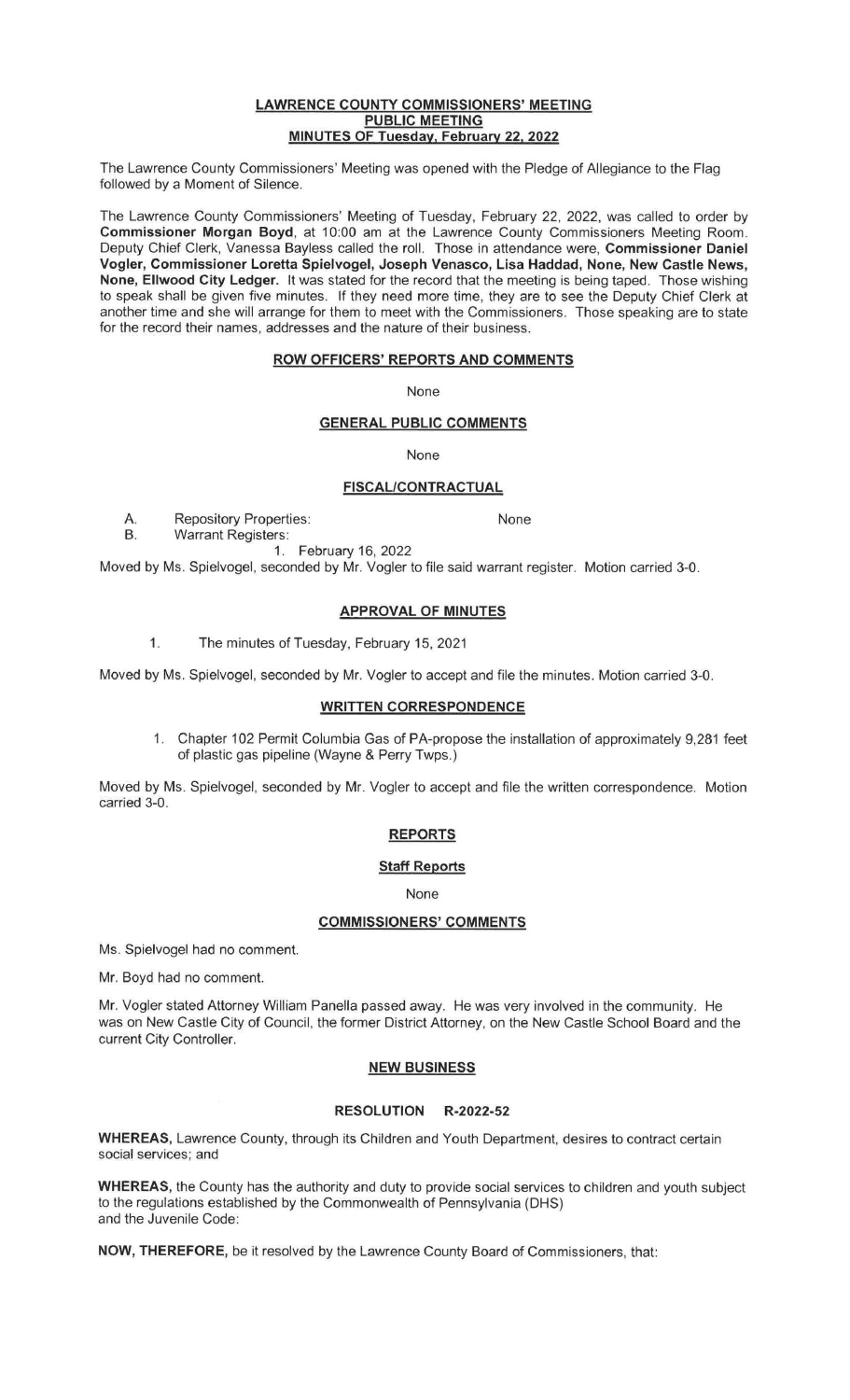- 1. The Purchase of Service Agreement under the provider White Deer Run. LLC dba Cove Prep shall be in effect for the period of July 01, 2021, through June 30, 2022.
- 2. Costs are incurred only if the provider or service is being used by Lawrence County per the Agreement.
- 3. Authorization is hereby given to execute an Agreement with the following service provider:

#### **White Deer Run, LLC dba Cove Prep P.O. Box G Torrance, Pa. 15779**

Moved by Ms. Spielvogel, seconded by Mr. Vogler to approve said Resolution. Motion carried 3-0.

# **RESOLUTION R-2022-53**

**WHEREAS,** the Lawrence County Industrial Development Authority is in need of member(s) to be added to their board; and

**WHEREAS,** the Lawrence County Board of Commissioners wishes to make appointments to the Lawrence County Industrial Development Authority; and

**NOW, THEREFORE, BE IT RESOLVED BY THE LAWRENCE COUNTY BOARD OF COMMISSIONERS,** that the following name be appointed to the Lawrence County Industrial Development Authority for a term to expire on December 31, 2024.

1. Darryl Audia, 635 Cameron Road, New Castle, PA 16101 (Hickory Township)

Moved by Ms. Spielvogel, seconded by Mr. Vogler to approve said Resolution. Motion carried 3-0.

## **RESOLUTION R-2022-54**

**WHEREAS,** Section 1784 of the County Code, Supplemental Appropriations Transfer of Funds; Appropriation Limits, authorizes the Board of Commissioners, by resolution, to make supplemental appropriations for any lawful purpose from any funds on hand or estimated to be received within the fiscal year and not otherwise appropriated; and

**WHEREAS,** it the intent of the Board of Commissioners to adjust the existing FY2022 Budget; and

**NOW, THEREFORE BE IT RESOLVED BY THE LAWRENCE COUNTY BOARD OF COMMISSIONERS**  to amend the 2022 Lawrence County Budget as follows:

**INCREASING** the MHDS ID Community Services Revenue Account: 07334000.334100 by \$69,663.00 and;

**INCREASING** the MHDS ARPA Admin Staffing Revenue Account: 07331000.331000.21027 by \$37,344.00 and;

**INCREASING** the MHDS Consulting Services Expense Account: 07447125.309000 by \$74,688.00 and;

**INCREASING** the MHDS ID Services-Base Expense Account: 07447036.414600 by \$32,319.00

Moved by Ms. Spielvogel, seconded by Mr. Vogler to approve said Resolution. Motion carried 3-0.

# **TRANSFERS (ADMINISTRATIVE)**

1. CYS from Foster Care Payments to Client Transportation for \$25,000.00.

2. Public Defender from Contingency to Attorney Fees for \$85.00.

3. Maintenance from Contingency to Overtime for \$10,000.00.

4. District Attorney from Material & Supplies to Vehicle Expense for \$20,582.00.

Moved by Ms. Spielvogel, seconded by Mr. Vogler to approve said Resolution. Motion carried 3-0.

# **RESOLUTIONS ON THE TABLE**

None

## **ORDINANCES** None